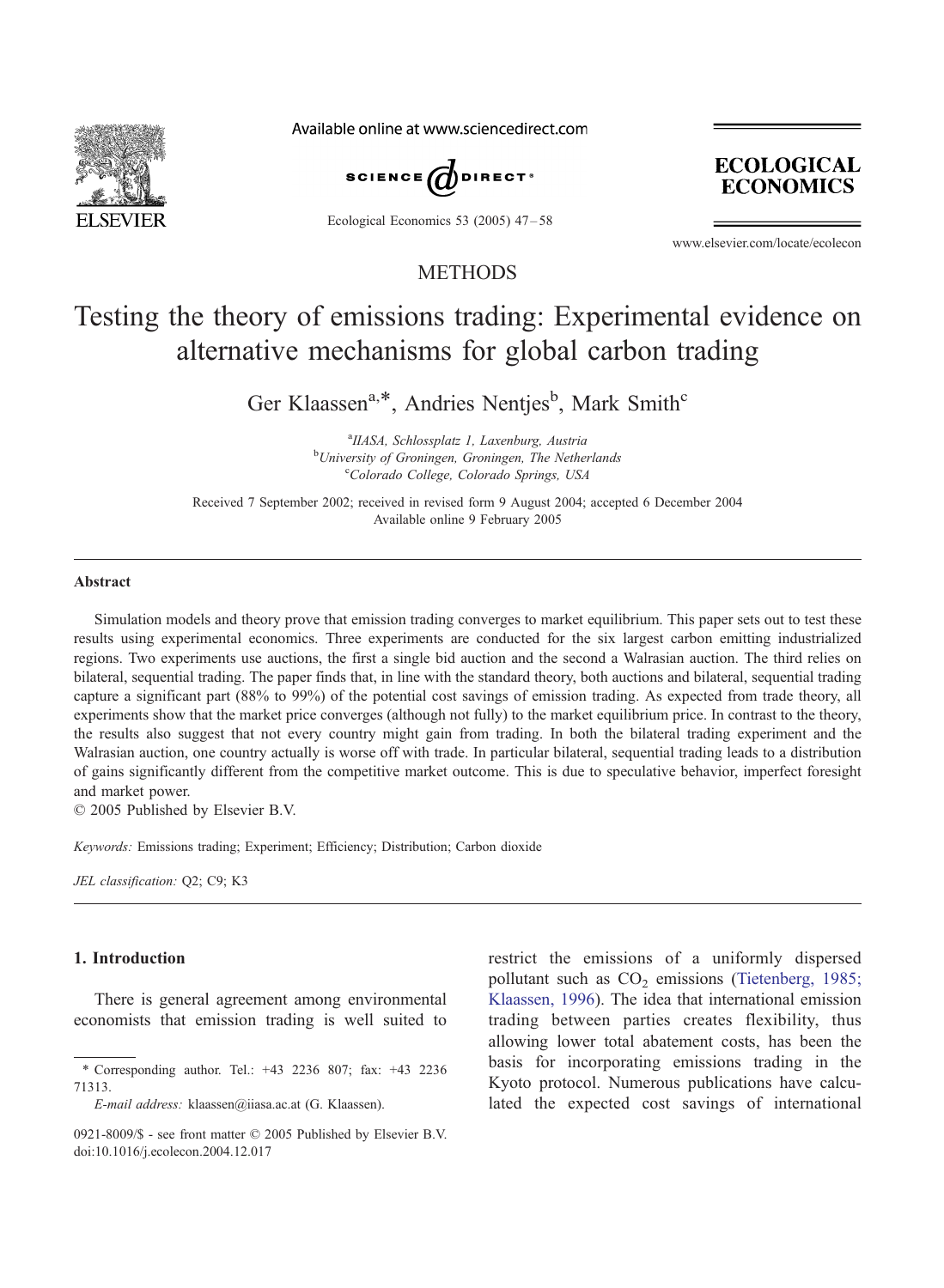carbon trading, taking into account different market structures and restrictions on trade (see [Yamin et al.](#page--1-0) (2000) for a survey). The common characteristic of these simulation studies is that they use a static framework and assume market equilibrium will be realized.

Assuming well-behaved emission abatement cost functions, initial grandfathering of emission permits and price taking behavior of trading parties, the proof that market equilibrium exists is relatively straightforward ([Montgomery, 1972\)](#page--1-0). However, it leaves the question unanswered whether starting from disequilibrium, and in a context where bilateral trades are made sequentially at changing nonequilibrium prices, the market indeed converges to an equilibrium. Recently [Ermoliev et al. \(2000\)](#page--1-0) tackled this problem and proved that sequential bilateral trading of emissions converges to a cost minimizing emissions market equilibrium. The trading scheme only requires that sources bilaterally state their demand price (as buyers) and supply price (as sellers) and agree on price and quantity in bilateral negotiations and contracts. This reflects the behavior in existing markets, where brokers serve the important function of bringing together the relevant information.

If emission reductions are implemented immediately by sources after each round of trade, they are tied up into sunk cost. These sources may not be willing to participate in subsequent rounds of trades, which may require reversing earlier decisions on emission levels. If so, the final result will not be cost-efficient. Therefore, the dynamic market model, as specified by [Ermoliev et al. \(2000\)](#page--1-0) assumes reversibility before irreversible real decisions are taken, by separating the price formation stage from the actual implementation stage. This problem of irreversibility can be overcome by leasing permits for a limited period rather than auctioning them in perpetuity.

An alternative to a decentralised search for the cost-effective vector of emissions is a Walrasian auction of emission permits ([Ermoliev et al., 2000\)](#page--1-0). Such an auction also results in minimizing total emission control cost. The auction consists of two stages: a search stage, in which the auctioneer searches for the equilibrium price; and a second stage, in which transactions are made at the market equilibrium prices. The search stage is opened by the auctioneer who announces the permit price. Each participant then knows the price to pay for an extra unit of emission reduction or to receive for each additional unit of emission reduction. If the price is higher than the participant's current marginal cost, he will decide to reduce his emissions below his initial emissions level and sell permits. He will inform the auctioneer how many emission permits he wants to sell. On the other hand when the emission price is below the marginal cost of emission reduction, the source has an incentive to increase its planned emissions; it will state its demand for emission permits. The auctioneer then calculates market demand and revises the price upwards when demand exceeds supply and downwards when supply exceeds demand. It should be noted that sources have to state only the number of permits they are willing to sell or to buy at the price proposed by the auctioneer. Only the auctioneer has knowledge of demand and supply for permits. The procedure converges to an equilibrium with cost-efficient emissions.

The above theoretical contributions to the dynamics of emission markets may be logically correct, that does not mean they are also true. The real world can differ from what theory predicts. The purpose of this article is to test the theory using the methods of experimental economics and apply these to international carbon trading under the Kyoto Protocol. Although our experiments deal with market adjustments over a series of iterations, we do not explicitly analyze banking or borrowing (in contrast to, e.g. [Rubin \(1996\)](#page--1-0) and [Stevens and](#page--1-0) Rose, 2002). Neither do we discuss anything other than the emission reduction commitments for the first compliance period of the Kyoto Protocol (2008–2012).

Analyzing proposed policies in which critical institutional design issues confront policy makers is an obvious task for experimental methods ([Smith,](#page--1-0) 1994; Issac and Holt, 1999). Experimental methods have been used to examine policy proposals ranging from electricity rate design to scheduling cargo regimes on the space shuttle ([Banks et al.,](#page--1-0) 1989). Following [Montgomery's \(1972\)](#page--1-0) seminal theoretical work on emissions trading, experiments on mechanisms for trading emissions permits